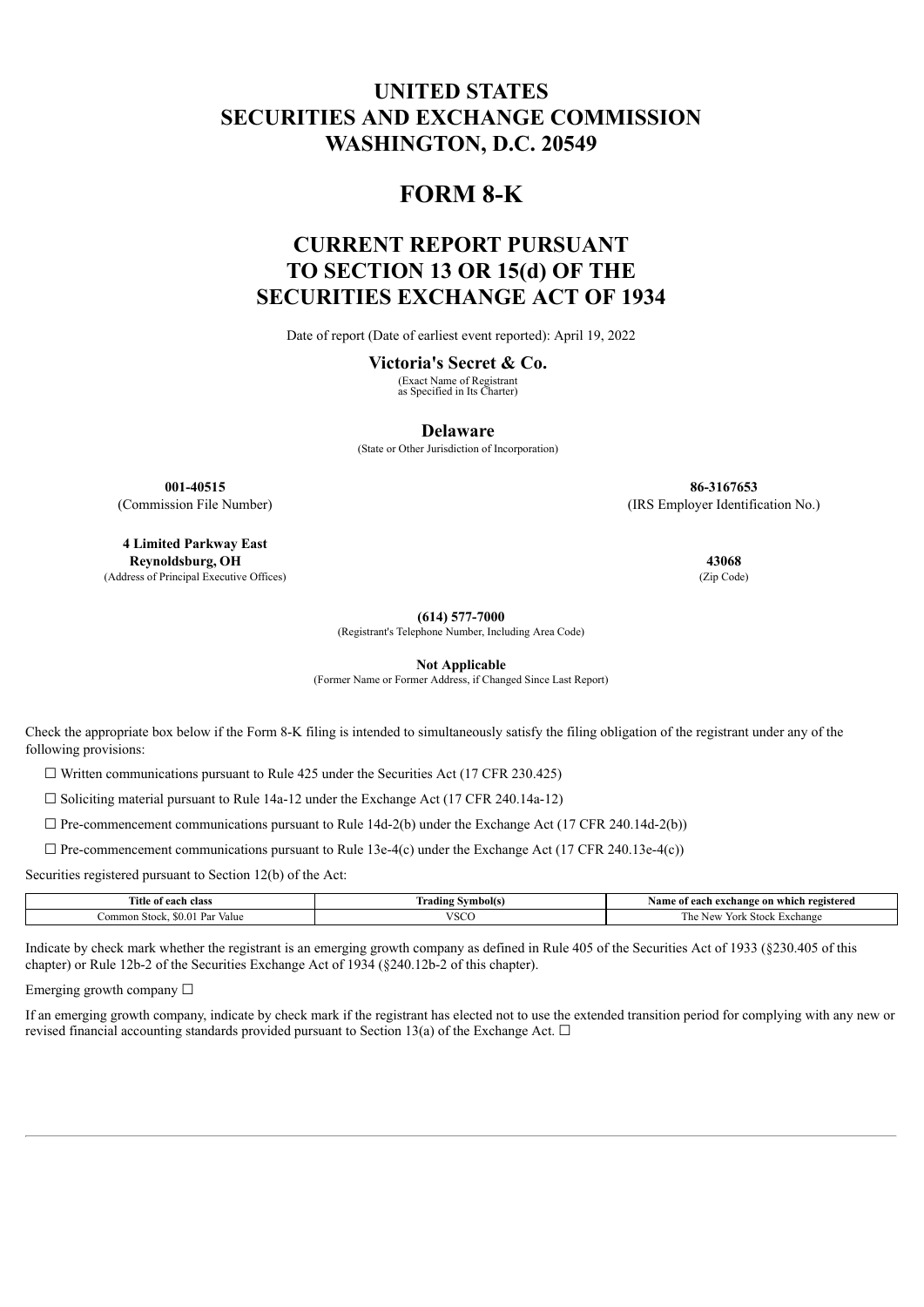#### **Item 7.01. Regulation FD Disclosure.**

On April 19, 2022, Victoria's Secret & Co. (the "Company") issued a press release announcing the launch of Happy Nation, the Company's newest brand. A copy of the press release is attached hereto as Exhibit 99.1 and is hereby incorporated by reference.

This information is being furnished pursuant to Item 7.01, "Regulation FD Disclosure," and shall not be deemed "filed" for purposes of Section 18 of the Securities Exchange Act of 1934, as amended (the "Exchange Act"), or incorporated by reference in any filing under the Securities Act of 1933, as amended, or the Exchange Act, except as shall be expressly set forth by specific reference in such a filing.

#### **Item 8.01. Other Events.**

On April 19, 2022, the Company announced the launch of Happy Nation, the Company's newest brand. Happy Nation is a fully digital brand with products for tweens ages 8-13 and offers a size-inclusive and gender-free product assortment of sweats, swim, bras, undies and family friendly body care.

#### **Item 9.01. Financial Statements and Exhibits.**

(d) Exhibits.

[Exhibit](#page-3-0) 99.1 Press Release of Victoria's Secret & Co. dated April 19, 2022.

Exhibit 104 Cover Page Interactive Data File (embedded within the Inline XBRL document)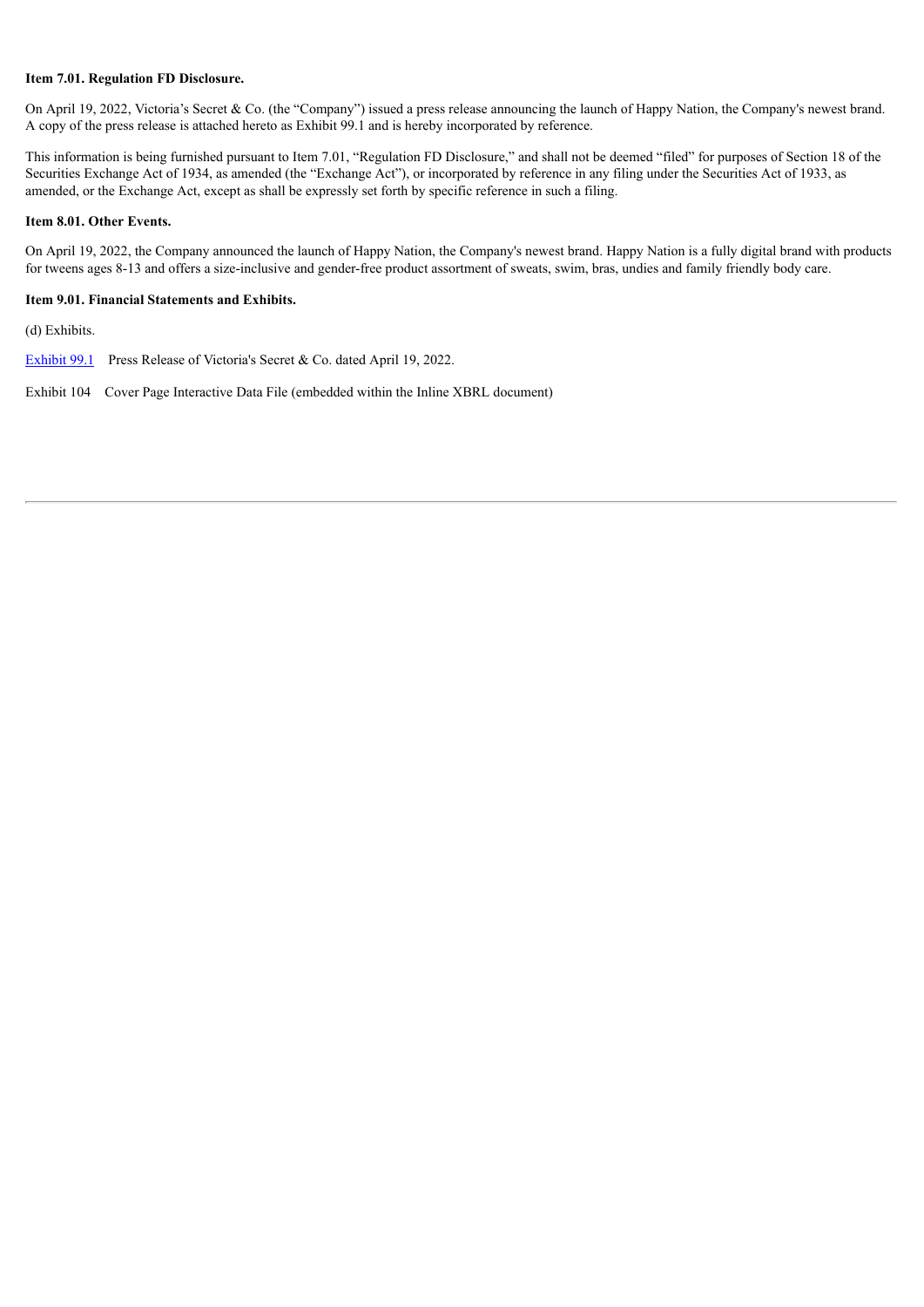## **SIGNATURES**

Pursuant to the requirements of the Securities Exchange Act of 1934, the registrant has duly caused this report to be signed on its behalf by the undersigned hereunto duly authorized.

VICTORIA'S SECRET & CO.

Date: April 19, 2022 By: /s/ Timothy Johnson

Timothy Johnson Executive Vice President and Chief Financial Officer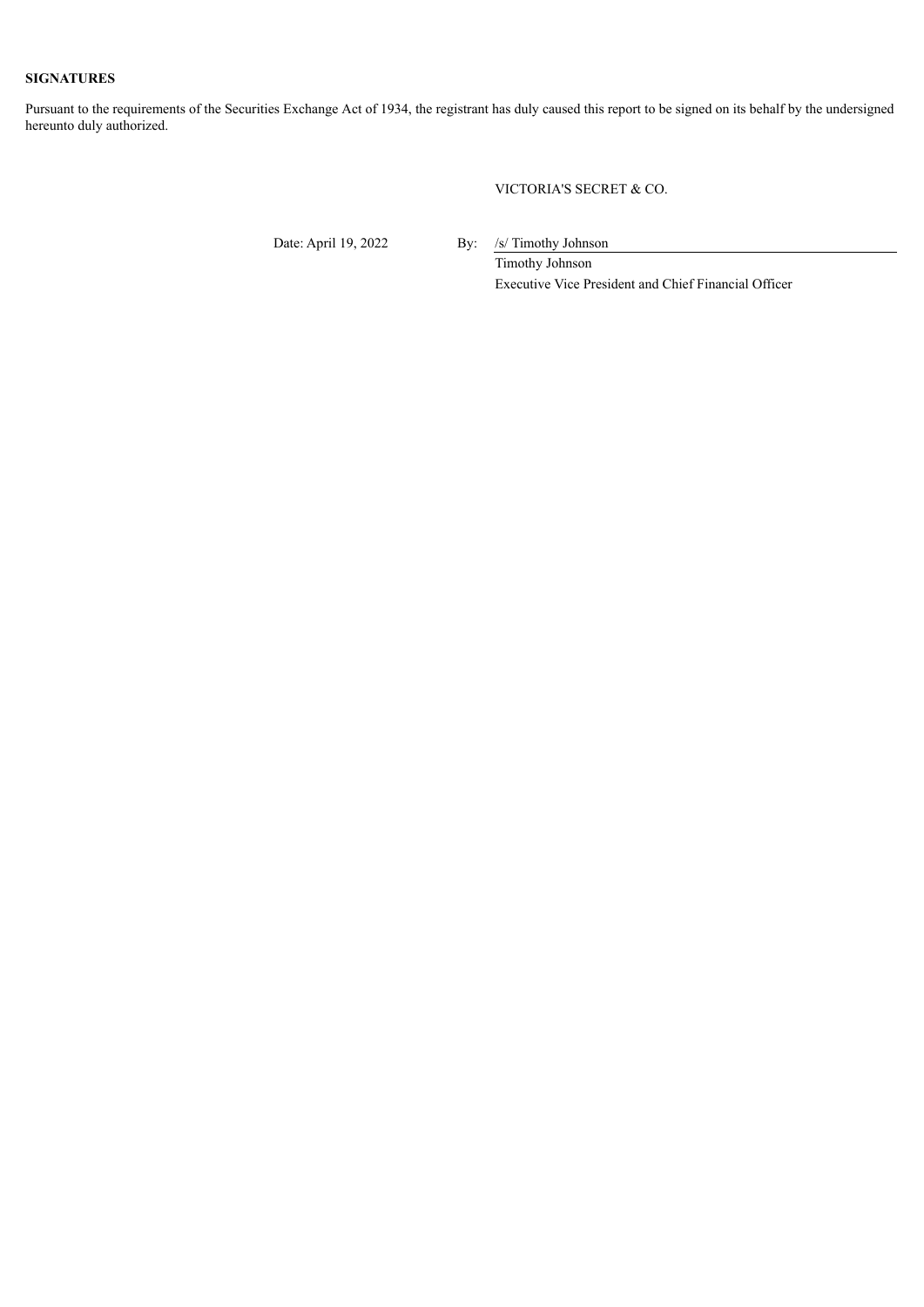# <span id="page-3-0"></span>happy nation

## **VICTORIA'S SECRET & CO. LAUNCHES HAPPY NATION, A FULLY DIGITAL BRAND FOR TWEENS**

*New brand will foster judgment-free community and integrate with a popular youth gaming platform, marking VS&Co's first-ever metaverse integration*

**Reynoldsburg, Ohio (April 19, 2022) -** Victoria's Secret & Co. (NYSE: VSCO) today announced the launch of Happy Nation, the company's newest brand. Happy Nation is a fully digital brand with products for tweens ages 8-13 and offers a size-inclusive and gender-free product assortment of sweats, swim, bras, undies and family friendly body care. Products are available for purchase at happynation.com.

The brand aims to create judgment-free products for tweens that are accepting, inclusive and supportive and will serve a unique need in the market for a genuine brand tweens can call their own. While Happy Nation is a wholly separate brand within VS&Co, Happy Nation's launch represents another celebratory milestone in the company's continued transformation journey and evolution, which at its core has been focused on listening to and being inspired by the real needs of consumers. The development of the Happy Nation brand was a highly collaborative initiative which included the insight of various internal leaders as well as external experts to ensure everything from its creative, to photography and social media communications foster a safe, inclusive and supportive environment. Many associates that developed the brand are also parents of tweens.

"We heard from tweens and their parents that they felt like there isn't an apparel or beauty brand that celebrates and lends a helping hand in their personal evolution," said Claudine Rankin, GM at Happy Nation, who led Happy Nation's brand development. "As a mother, I feel a deep responsibility to be intentional about every decision behind this brand. The tween years can be a time of immense change and challenges yet excitement for both tweens and their parents, and we hope Happy Nation can provide the authenticity that younger generations crave, while offering comfy clothing and body care products that kids and their parents can feel good about."

With no plans for Happy Nation retail stores at this time, the brand will engage its customers on the platforms they use most. In addition to plans for social and digital engagement, Happy Nation will activate in the metaverse – a first for any brand within the VS&Co family – on a popular youth gaming platform later this summer.

"This is a new demographic for us, so we'll be continually gathering feedback as more people get to know Happy Nation," said Susan Anderson, Vice President of Creative at Happy Nation. "We want to make sure we're engaging in ways that feel authentic to and resonate with our Happy Crew, such as our upcoming metaverse integration and presence on one of the most popular youth gaming platforms. Entering the metaverse is such a natural extension for this brand – I'm thrilled to be a part of a 'first' for this company."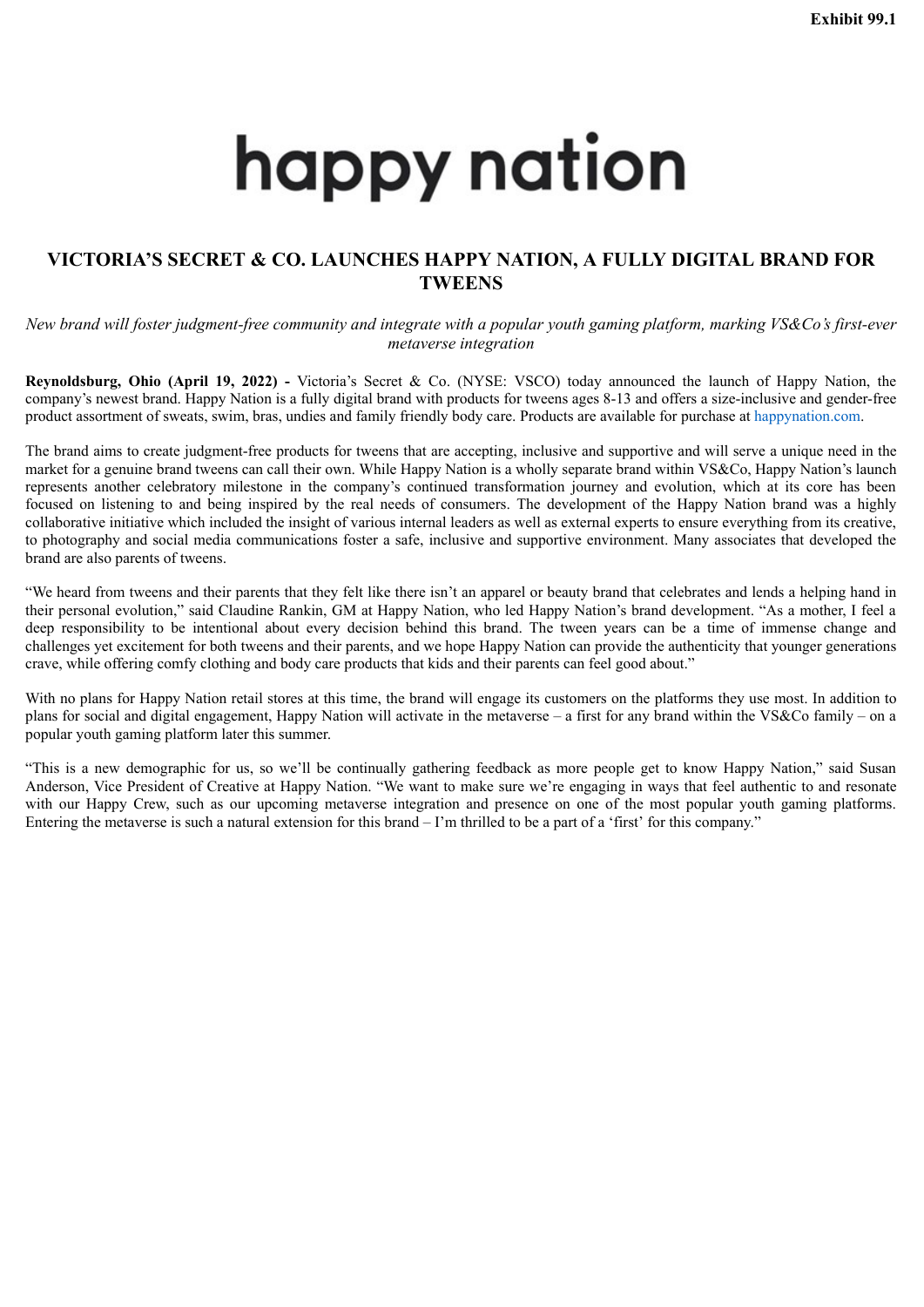Happy Nation is driven by three core values that reflect the customer – from the way it designs and sources products, to the way it engages with customers and uses its platform to give back to those in need.

- **Empowered to give**: Happy Nation customers find meaning in caring for and giving to others. To start, the brand is exploring philanthropic partnerships with plans to sponsor a play-to-donate activation in the metaverse for its first give-back program later this summer, encouraging tweens to mobilize their daily interests for good.
- **Connected to our community**: Happy Nation strives to create a judgment-free community where tweens can be their most authentic selves and feel supported and accepted as they are.
- **Friendly to the planet**: Happy Nation is committed to bringing sustainable product to its customers, including launching with clean body care products that customers can feel good about.

For more information about Happy Nation, please visit https://happynation.com/.

## **About Happy Nation**

Happy Nation is a fully digital retail brand by Victoria's Secret & Co. offering a range of size-inclusive and gender-free products including sweats, swim, bras, undies and body care for tweens. Inspired by the generation it serves, the brand empowers others to give back, care for others and care for our planet. Happy Nation fosters a judgment-free community that is supportive and accepting of tweens during some of the most transformative years of their lives.

## **About Victoria's Secret & Co.**

Victoria's Secret & Co. (NYSE: VSCO) is a specialty retailer of modern, fashion-inspired collections including signature bras, panties, lingerie, casual sleepwear, athleisure and swim, as well as award-winning prestige fragrances and body care. VS&Co is comprised of market leading brands, Victoria's Secret and Victoria's Secret PINK, that share a common purpose of inspiring and uplifting our customers in every stage of their lives. We are committed to empowering our more than 30,000 associates across a global footprint of nearly 1,400 retail stores in more than 70 countries. We provide our customers with products and experiences that make them feel good inside and out while driving positive change through the power of our products, platform and advocacy.

## **Safe Harbor Statement Under the Private Securities Litigation Reform Act of 1995**

We caution that any forward-looking statements (as such term is defined in the U.S. Private Securities Litigation Reform Act of 1995) contained in this press release or made by us, our management, or our spokespeople involve risks and uncertainties and are subject to change based on various factors, many of which are beyond our control. Accordingly, our future performance and financial results may differ materially from those expressed or implied in any such forward-looking statements. Forward-looking statements include, without limitation, statements regarding our future operating results, the implementation and impact of our strategic plans, and our ability to meet environmental, social, and governance goals. Words such as "estimate," "commit," "target," "goal," "project," "plan," "believe," "seek," "strive," "expect," "anticipate," "intend," "potential" and any similar expressions may identify forward-looking statements. Risks associated with the following factors, among others, could affect our financial performance and cause actual results to differ materially from those expressed or implied in any forward-looking statements:

• the spin-off from Bath & Body Works, Inc.  $(fk/a L$  Brands, Inc.) may not be tax-free for U.S. federal income tax purposes;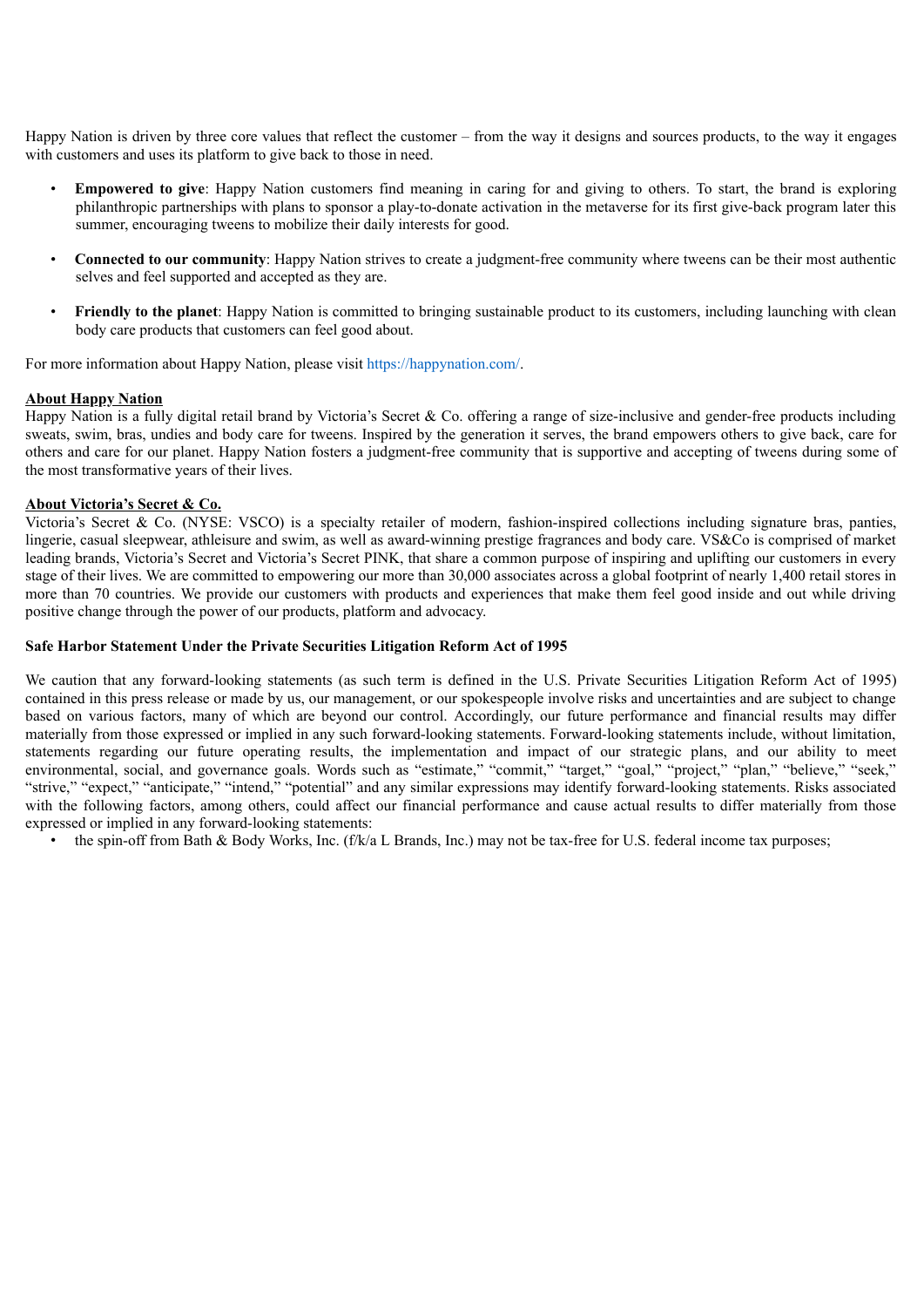- a loss of synergies from separating the businesses that could negatively impact our balance sheet, profit margins or earnings;
- we may not realize all of the expected benefits of the spin-off;
- general economic conditions, inflation, consumer confidence, consumer spending patterns and market disruptions including pandemics or significant health hazards, severe weather conditions, natural disasters, terrorist activities, financial crises, political crises or other major events, or the prospect of these events;
- the novel coronavirus (COVID-19) global pandemic has had and may continue to have an adverse effect on our business and results of operations;
- the seasonality of our business;
- difficulties arising from turnover in company leadership or other key positions;
- our ability to attract, develop and retain qualified associates and manage labor-related costs;
- our dependence on mall traffic and the availability of suitable store locations on appropriate terms;
- our ability to grow through new store openings and existing store remodels;
- our ability to successfully operate and expand internationally and related risks;
- our independent franchise, license, wholesale, and joint venture partners;
- our direct channel business:
- our ability to protect our reputation and the image of our brands;
- our ability to attract customers with marketing, advertising and promotional programs;
- our ability to maintain, enforce and protect our trade names, trademarks and patents;
- the highly competitive nature of the retail industry and the segments in which we operate;
- consumer acceptance of our products and our ability to manage the life cycle of our brands, keep up with fashion trends, develop new merchandise and launch new product lines successfully;
	- our ability to source, distribute and sell goods and materials on a global basis, including risks related to:
		- political instability, environmental hazards or natural disasters;
		- significant health hazards or pandemics, which could result in closed factories, reduced workforces, scarcity of raw materials, and scrutiny or embargoing of goods produced in impacted areas;
		- duties, taxes and other charges;
		- legal and regulatory matters;
		- volatility in currency exchange rates;
		- local business practices and political issues;
		- delays or disruptions in shipping and transportation and related pricing impacts;
		- disruption due to labor disputes; and
		- changing expectations regarding product safety due to new legislation;
- our geographic concentration of vendor and distribution facilities in central Ohio and Southeast Asia;
- the ability of our vendors to deliver products in a timely manner, meet quality standards and comply with applicable laws and regulations;
- fluctuations in freight, product input and energy costs, including those caused by inflation;
- our ability to adequately protect our assets from loss and theft;
- claims arising from our self-insurance;
- our and our third-party service providers' ability to implement and maintain information technology systems and to protect associated data and system availability;
- our ability to maintain the security of customer, associate, third-party and company information;
- stock price volatility;
- shareholder activism matters;